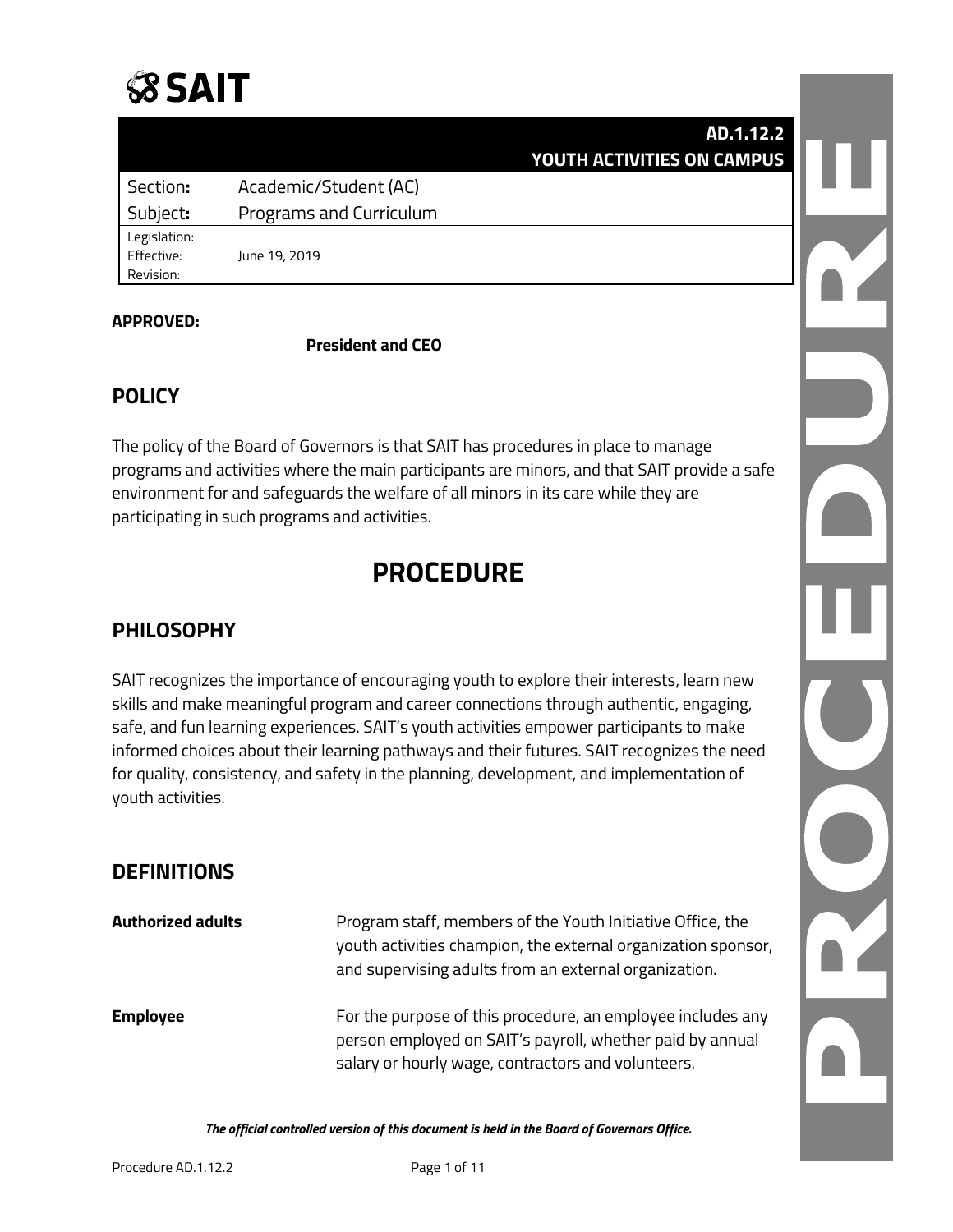

| <b>External organization</b><br>sponsor         | A person from an external organization (for example, a school<br>or community organization) who has decision-making<br>authority, is responsible for ensuring the supervision of<br>participants in some types of youth activities, and is that<br>organization's key point of contact with the Youth Initiatives<br>Office.                                              |  |
|-------------------------------------------------|---------------------------------------------------------------------------------------------------------------------------------------------------------------------------------------------------------------------------------------------------------------------------------------------------------------------------------------------------------------------------|--|
| <b>Minor</b>                                    | A person under the age of eighteen years.                                                                                                                                                                                                                                                                                                                                 |  |
| Non-registered program                          | A youth activity that does not require participants to register<br>in a course, that has a Course Registration Number (CRN) at<br>SAIT. It is shorter in duration and frequency than a registered<br>program. Examples include but are not limited to youth<br>activities in the Career Exploration Centre and the participation<br>of youth in one-day programs at SAIT. |  |
| <b>Non-SAIT event</b>                           | An event or activity where SAIT acts solely as the host facility<br>and is not involved in programming, instruction, or supervision<br>of participants.                                                                                                                                                                                                                   |  |
| Participant                                     | A youth participating in a youth activity.                                                                                                                                                                                                                                                                                                                                |  |
| Project manager,<br>strategic youth initiatives | The SAIT employee responsible for managing youth activities<br>and addressing/mitigating risks associated with those<br>activities.                                                                                                                                                                                                                                       |  |
| <b>Registered program</b>                       | A youth activity that requires participants to register in a<br>course (CRN) at SAIT. Examples include but are not limited to<br>dual-credit programs, camps, year-round youth programming,<br>and evening youth programs.                                                                                                                                                |  |
| <b>SAIT campus</b>                              | SAIT's main campus and all satellite campuses.                                                                                                                                                                                                                                                                                                                            |  |
| <b>SAIT event</b>                               | An event or activity where SAIT is involved in its programming,<br>planning, supervision, and/or coordination. Examples include<br>but are not limited to class or group field trips to SAIT, Open<br>House and tours.                                                                                                                                                    |  |
| Youth                                           | For the purpose of this procedure, youth includes both minors<br>and young adults.                                                                                                                                                                                                                                                                                        |  |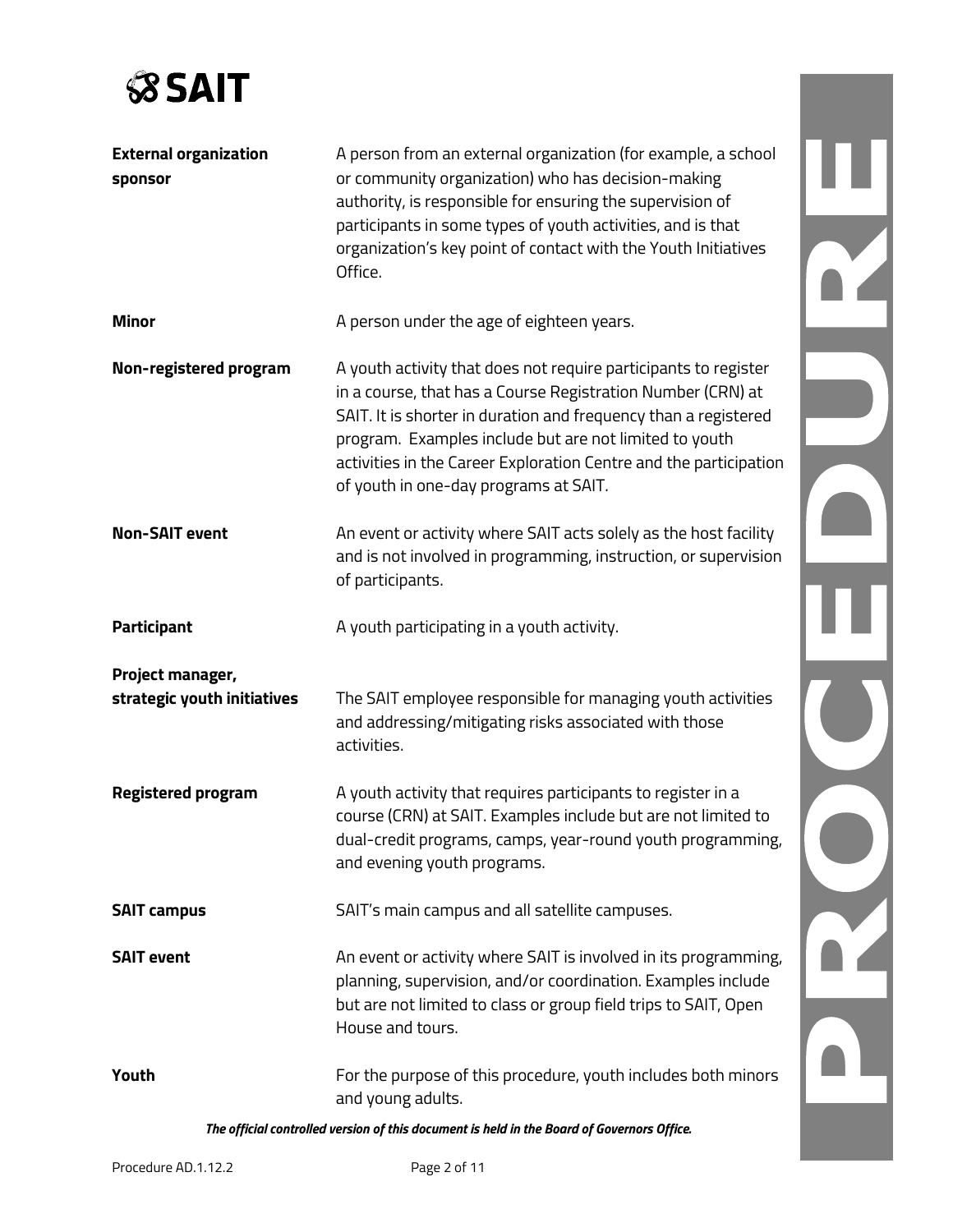

| Youth activities champion       | A manager, academic chair/earned revenue coordinator,<br>associate dean or dean who is the main point of contact on<br>behalf of a school/department and who collaborates with the<br>Youth Initiatives Office regarding youth activities. |
|---------------------------------|--------------------------------------------------------------------------------------------------------------------------------------------------------------------------------------------------------------------------------------------|
| <b>Youth activity</b>           | A registered program, non-registered program, SAIT event or<br>non-SAIT event involving youth on the SAIT campus, or that<br>SAIT deems to be a youth activity given the nature of the<br>activity and the participants.                   |
| <b>Youth Initiatives Office</b> | The office responsible on SAIT's behalf for coordinating youth<br>activities on the SAIT campus and for providing support and<br>guidance to schools/departments on youth activities.                                                      |

## **GOVERNING PRINCIPLES**

- 1. The safety of all participants in a youth activity is of paramount importance to SAIT. Youth activities must be planned in a manner that assesses and manages risks for participants and for SAIT. The extent of planning, preparation and approvals depends on the level of risk associated with a particular youth activity. Risk assessment requires the exercise of good judgment, based on expertise and experience. It is a process that involves identifying hazards associated with each youth activity, analyzing the risks related to each hazard and determining how best to manage and mitigate those risks. Please see AD.1.12.1 Minors on Campus for further information on protecting minors on campus.
- 2. SAIT and schools/departments share the responsibilities for youth activities.
	- a) The Youth Initiatives Office coordinates youth activities and ensures that all risks and liabilities associated with those activities are identified and managed. It provides guidance and support for youth activities champions and external organization sponsors carrying out youth activities.
	- b) Schools/departments manage the logistics, programming, and operations related to youth activities, in collaboration with the Youth Initiatives Office. As details, requirements and risks depend on the nature of each youth activity, employees, involved in youth activities should review the Engaging with Youth Initiatives Guide, attached as Schedule A, an Associated Document to this procedure.
- *The official controlled version of this document is held in the Board of Governors Office.* 3. SAIT, its employees, external organization sponsors, the Youth Initiatives Office, participants and their parents/legal guardians share the responsibility for: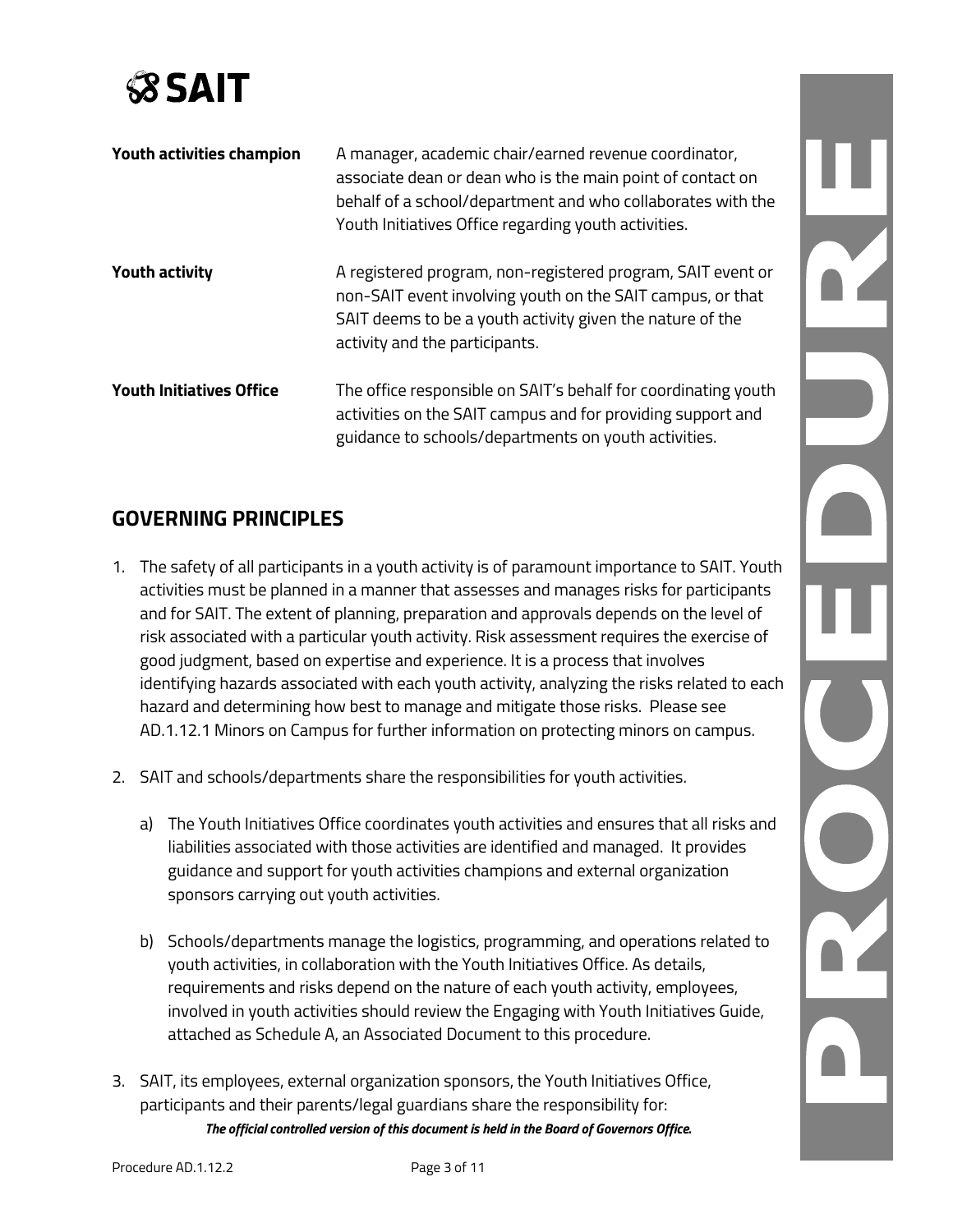- a) Conducting themselves in a manner that supports overall safety and well-being and that complies with SAIT's safety policies/procedures and standards for participation in a youth activity.
- b) Identifying and addressing risks of youth activities.
- c) Preparing for youth activities to ensure the participants' safety and well-being.
- d) Responding to and intervening as necessary to address safety issues and concerns.
- e) Participants, parents/legal guardians, external organization sponsors, and SAIT employees, involved with a youth activity are bound by SAIT's codes of conduct and SAIT's policies and procedures and, where applicable by the requirements of the external organization.
- 4. Employees should not be alone in a private setting with a participant. Unless deemed appropriate and necessary by the Youth Initiatives Office, employees should minimize the amount of time they spend and/or the number of interactions they have with a participant in a one-on-one setting.
- 5. A minimum of one authorized adult (over the age of 18) must be present at all times for a youth activity unless the Youth Initiatives Office has deemed it necessary for two or more authorized adults to be present for that activity.
- 6. Only authorized adults may participate in a registered program or non-registered program. Unauthorized adults, including parents/legal guardians, other SAIT employees and members of the general public, may not participate in these programs unless the Youth Initiatives Office has approved them to do so.
- 7. A participant is not required to participate in all parts of a registered program or nonregistered program. The participant or the participant's parent/guardian may choose not to have the participant participate in any particular part(s) of the registered or nonregistered program by giving prior notice to the program staff. However, SAIT may not be able to provide alternate activities for the participant.
- 8. SAIT cannot guarantee that youth activities will be problem-free and cannot account for all the potential risks that participants and employees might experience while participating in a youth activity. A participant and the participant's parent/legal guardian are responsible for being aware of any potential risks of participating in the youth activity.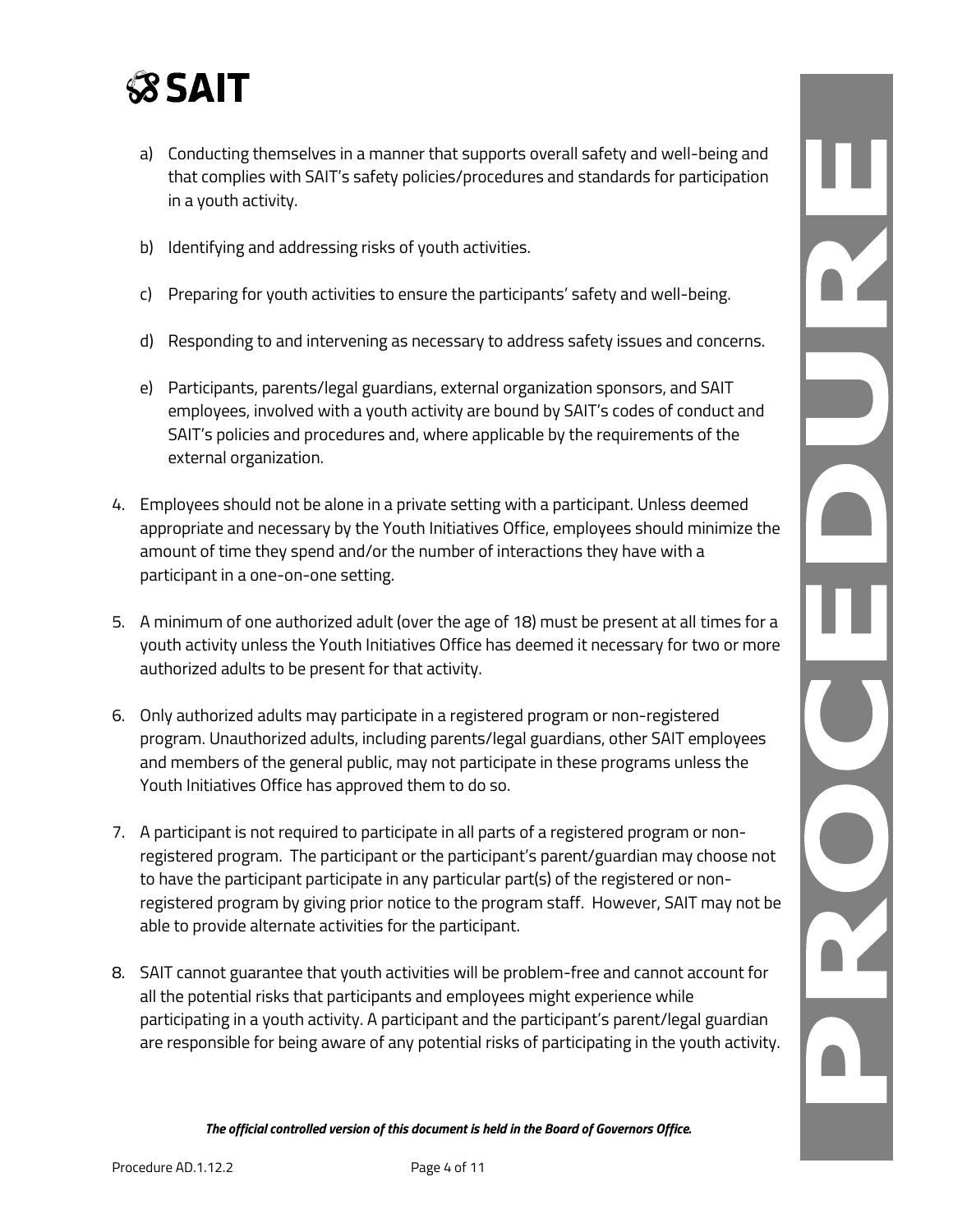- 9. Alcohol cannot under any circumstances be served or made available during any youth activity.
- 10. Throughout the duration of a registered program or non-registered program, SAIT may take photos or videos for marketing purposes, provided that SAIT has obtained consent to do so from all participants or their parents/legal guardians, as applicable, in the program before it begins, through the use of a consent and/or waiver form. Consent is also informed by signage posted at events (for instance, "photographs/ video will be taken at this event") Photos should not be taken of participants in non-SAIT events.
- 11. SAIT employees may not use personal social media platforms to publish any photos or videos of participants in registered or non-registered programs. Photos or videos of participants may only be posted to institutional social media channels authorized by the Communications department.

#### **PROCEDURE**

#### **A. Approval for a Proposed Youth Activity**

- 1. External organizations proposing to bring youth on campus must first complete the Youth Initiatives External Organizations Inquiry Form, Schedule B, an Associated Document to this procedure, and submit it to the Youth Initiatives Office.
- 2. Employees proposing to bring youth on campus must first complete the Youth Initiatives Internal Notification Form, Schedule C, an Associated Document to this procedure, and submit to the Youth Initiatives Office.
- 3. The Youth Initiatives Office will review the submitted form and determine if the proposed youth activity is a registered program, a non-registered program, a SAIT event, or a non-SAIT event, as per this procedure and as per the Description of Youth Activities, Schedule D, an Associated Document to this procedure.
- 4. The Youth initiatives Office will:
	- a) Evaluate the youth activity to identify the applicable youth activities champion for that initiative.
	- b) Direct non-SAIT events to the relevant internal SAIT contact (for example, Conference Services).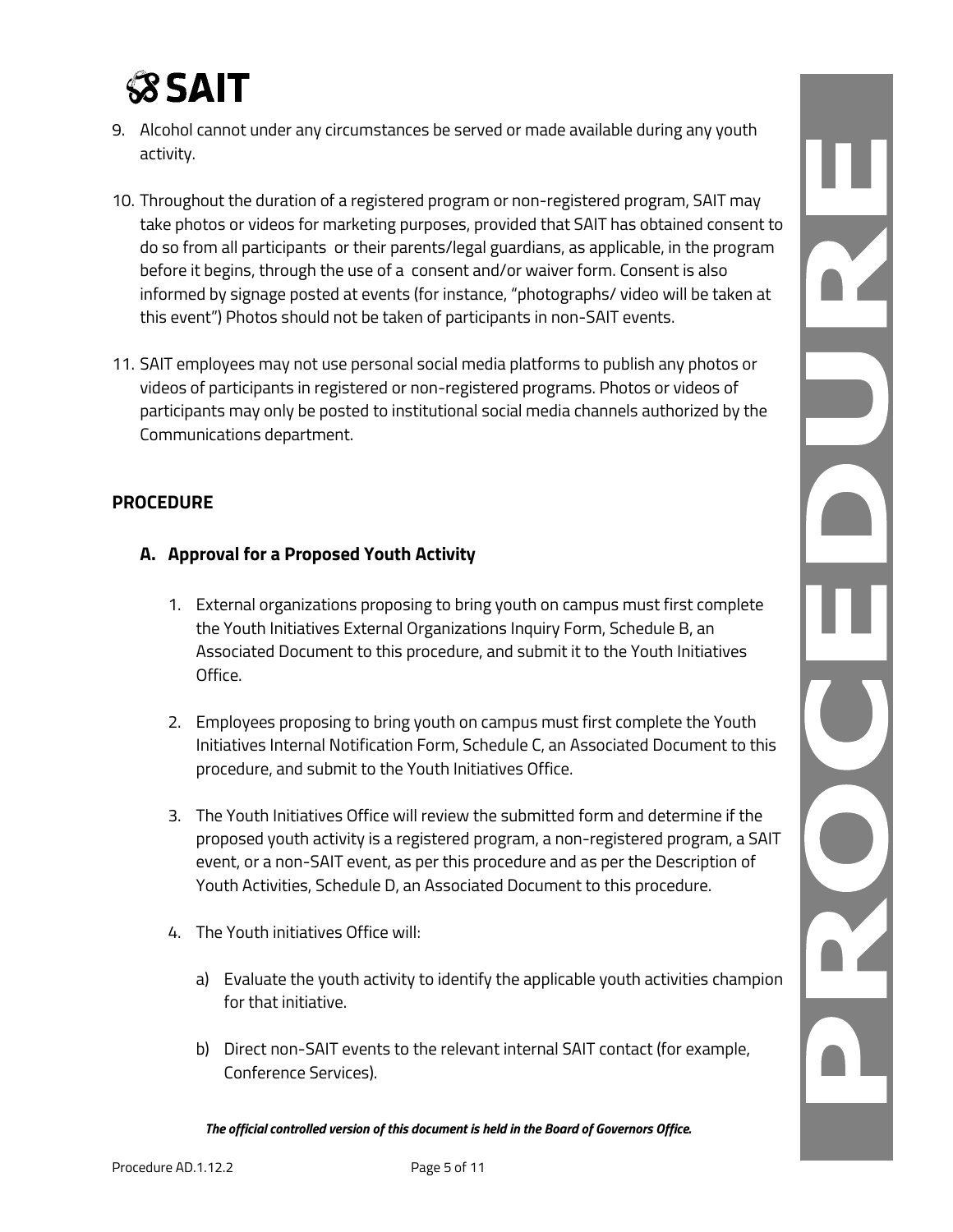

- c) Provide guidance and support to the youth activities champion, in the case of a SAIT event.
- d) Require the youth activities champion to complete and submit a Decision Support Package (DSP) to the office, in the case of a registered program or non-registered program.
- 5. The Youth Initiatives Advisory Committee, chaired by the project manager, strategic youth activities, will review the DSP for a proposed registered program or non-registered program and make a recommendation to the associate vice president responsible for youth activities as to whether or not the proposed youth activity should be approved. That associate vice president will make the final decision.
- 6. All approvals must be obtained before planning, participant recruitment, or delivery may begin for the youth activity. Approvals must be obtained in sufficient time to allow for program set-up (including course codes, and CRNs), curriculum development/planning, program sequencing, cost estimates, materials to be purchased or created, program promotion, and for participant registration and waiver forms to be completed and submitted.
- 7. A youth activity that recruits for participants and/or that has started delivery before the Youth Initiatives Office has reviewed the activity and the Youth Initiatives Advisory Committee has reviewed and approved the DSP where applicable is an unauthorized activity that is considered personal and not related to SAIT business, and SAIT has no responsibility or liability for that activity. Those responsible for such an unauthorized activity are subject to the provisions of procedure HR.4.4.1 Corrective Action Procedure.

#### **B. Risk Management**

- 1. Registered Programs
	- a) All participants must be registered in a course related to that registered program and that has a Course Registration Number (CRN). The youth activities champion will work with the Youth Initiatives Office to meet this requirement.
	- b) A participant will be issued a SAIT ID number.
	- *The official controlled version of this document is held in the Board of Governors Office.* c) Depending on the nature of the youth activity, the Employee Services Department and the Youth Initiatives Office will provide mandatory staff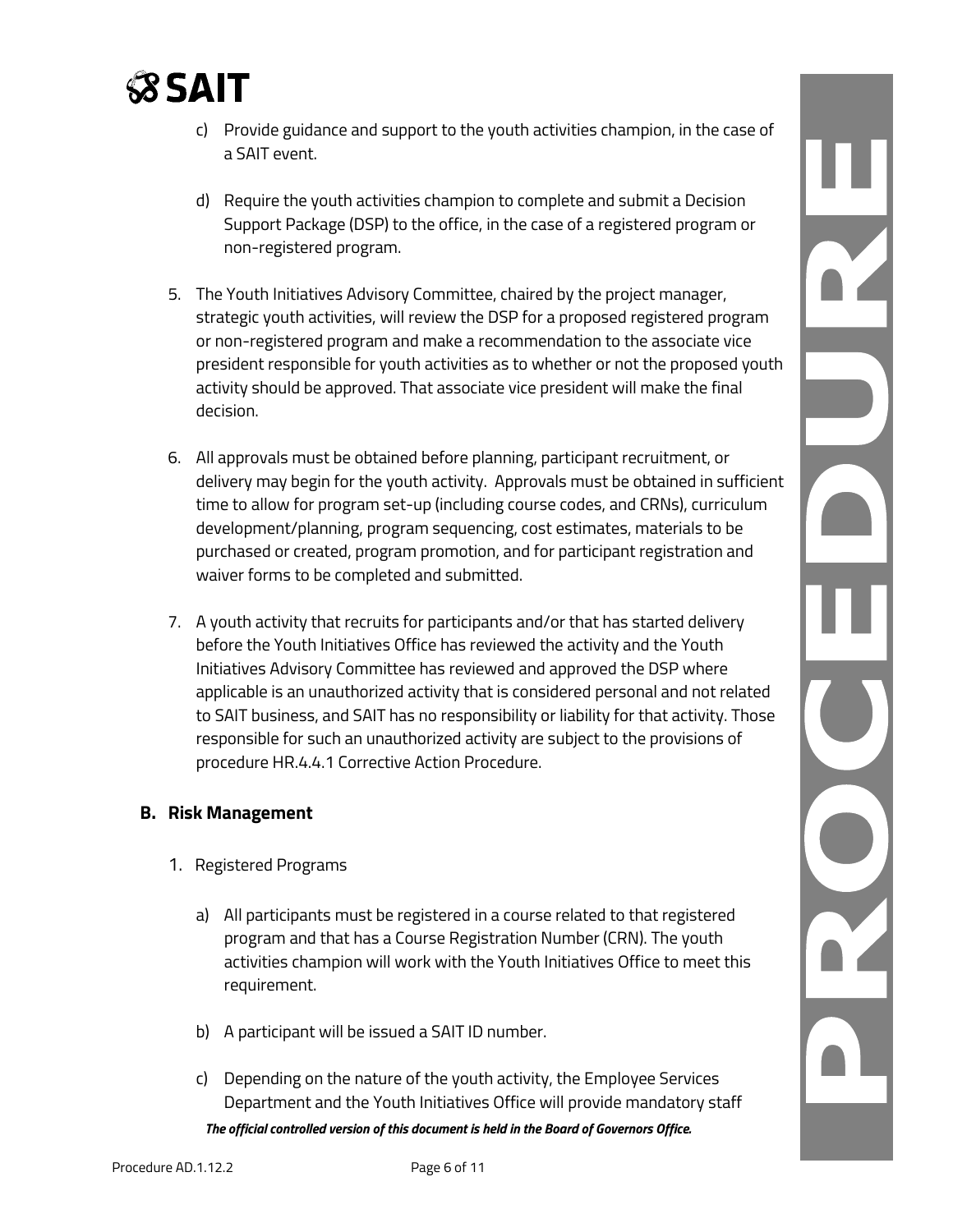onboarding and training to all employees involved in delivering the program to participants. The Youth Initiatives Office, in collaboration with the youth activities champion, will ensure that this training is relevant to the needs of the audience and to the program.

- d) The Youth Initiatives Office will make the youth activities champion aware of all emergency procedures relating to the particular youth activity. The youth activities champion will make employees delivering the program aware of these procedures.
- e) The Youth Initiatives Office will act as the liaison between external program stakeholders (such as school board personnel) and the youth activities champion, and between parents/ legal guardians and the youth activities champion.
- f) The Youth Initiatives Office, in collaboration with the youth activities champion, will ensure that participants complete and submit all program documentation, including but not limited to the Registration Form, Youth Information Waiver form, Field Trip Participation form, and the Photo Release form, before the program begins.
- g) Participants and/or their parents/legal guardians must honestly and fully complete all required program documentation. Failure to disclose medical conditions, behavior concerns, physical health concerns or mental health concerns that could affect a participant's ability to participate in the program or that could involve health or safety risks to other participants, the public, any third party or the participant, may result in SAIT immediately withdrawing the participant from and/or cancelling the participant's involvement in the program.
- h) If SAIT or participant's parent/legal guardian determines that the participant's medical conditions, behavior, physical health concerns or mental health concerns warrant it, the participant's parent/legal guardian will retain, at their own cost, an attendant, caregiver or support person (the "support person") to accompany the participant at all times during the program, including during breaks. The parent/legal guardian will notify SAIT of the support person's name before the program starts.
- i) If SAIT determines that the participant's involvement in the program is or is reasonably likely to be disruptive or detrimental to any other participant, the public, or any other third party, SAIT may immediately withdraw the participant from and/or cancel the participant's involvement in the program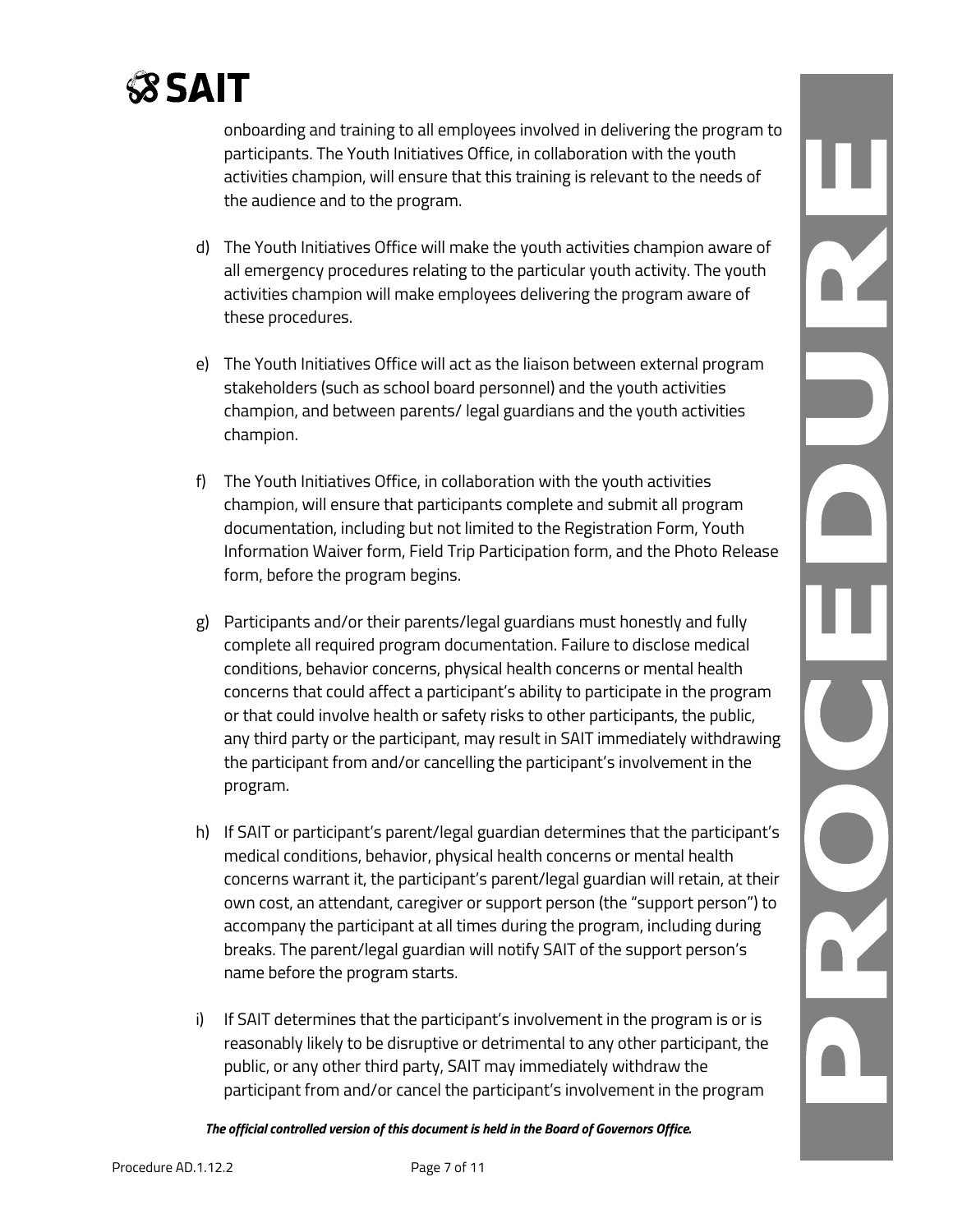

and is not liable for that withdrawal/cancellation or any of its associated costs.

- j) In the case of an emergency, the youth activities champion shall follow the Emergency Communications Protocol set out in Schedule F, an Associated Document to this procedure.
- k) The Youth Initiatives Office will inform SAIT security that the program is occurring at SAIT.
- 2. Non-Registered Programs
	- a) A participant does not require and will not be issued a SAIT ID number.
	- b) A contract is required between SAIT and any external organization before the delivery of the program. It may require that that certificates of insurance be shared between SAIT and any external organization involved in the program.
	- c) Adult supervisors from the external sponsoring group (for example, a school or a community organization) must accompany the participants at all times for the duration of the program, with a minimum ratio of 1:10 supervising adults to participants.
	- d) Depending on the nature of the youth initiative, the Employee Services Department or the Youth Initiatives Office will provide mandatory staff onboarding and training to all employees involved in delivering the program to participants. The Youth Initiatives Office, in collaboration with the youth activities champion, will ensure that this training is relevant to the needs of the audience and to the program.
	- e) The Youth Initiatives Office will make the youth activities champion aware of all emergency procedures relating to the particular youth initiative. The youth activities champion will make employees delivering the program aware of these procedures.
	- f) The Youth Initiatives Office will act as the liaison between external program stakeholders (such as school board personnel) and the youth activities champion, and between parents/ legal guardians and the youth activities champion.
	- *The official controlled version of this document is held in the Board of Governors Office.* g) The Youth Initiatives Office, in collaboration with the youth activities champion, will ensure that participants complete and submit all program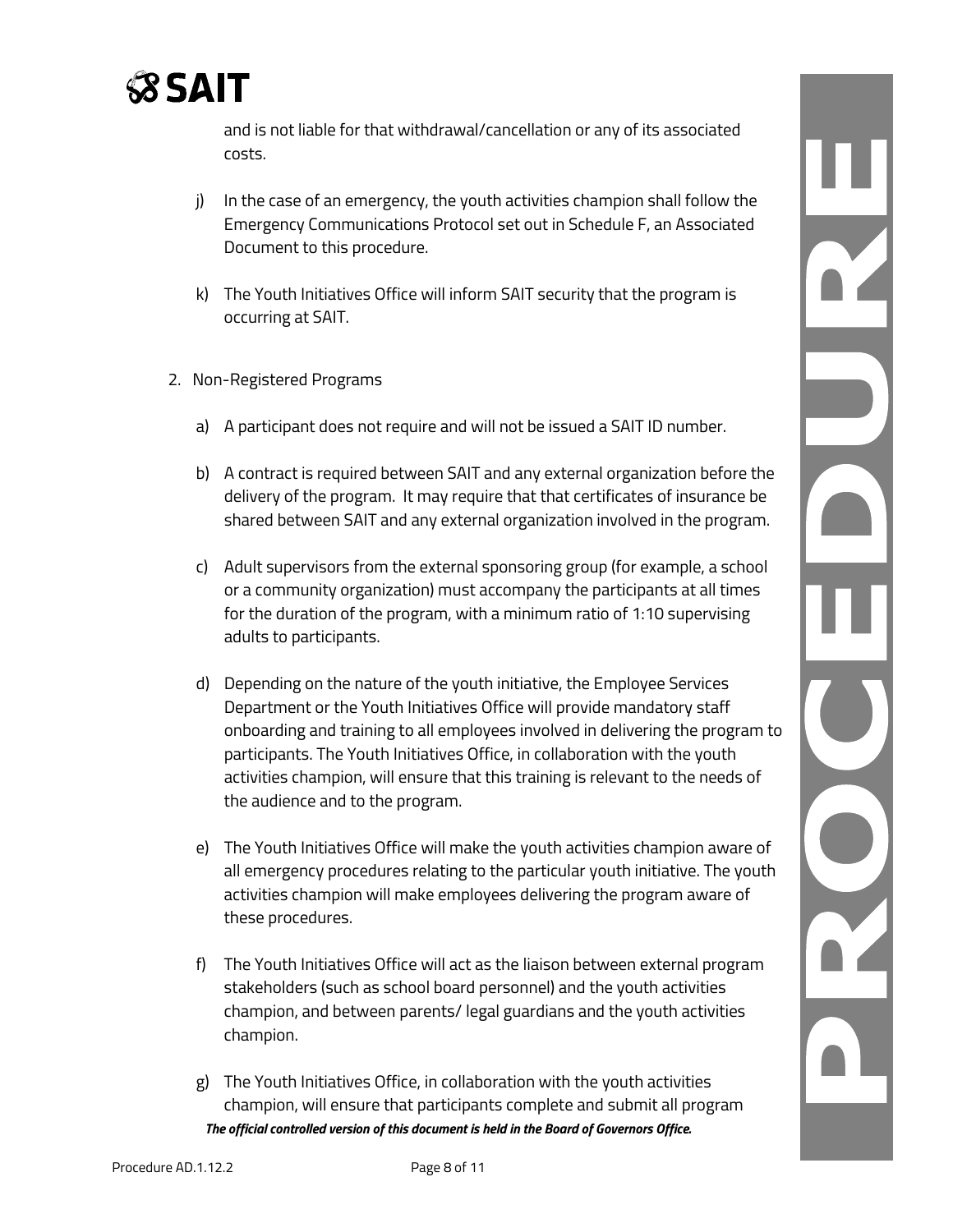documentation, including but not limited to the Participant Waiver form, Field Trip Participation form, and the Photo Release form, before the program begins.

- h) Participants and/or their parents/legal guardians must honestly and fully complete all required program documentation. Failure to disclose medical conditions, behavioral concerns, physical health concerns or mental health concerns that could affect a participant's ability to participate in the program or that could involve health or safety risks to other participants, the public, any third party or the participant, may result in SAIT withdrawing the participant from and/or cancelling the participant's involvement in the program.
- i) If SAIT or participant's parent/legal guardian determines that the participant's medical conditions, behavior, physical health concerns or mental health concerns, warrant it, the participant's parent/legal guardian will retain, at their own cost, an attendant, caregiver or support person (the "support person") to accompany the participant at all times during the program, including during breaks. The parent/legal guardian will notify SAIT of the support person's name before the program starts.
- j) In the case of an emergency, the youth activities champion shall follow the Emergency Communications Protocol set out in Schedule F, an Associated Document to this procedure.
- k) The Youth Initiatives Office will inform SAIT security that the program is occurring at SAIT.
- 3. SAIT Events
	- a) Depending on the nature of the event, a contract may be required between the external organization and SAIT before the event begins.
	- b) A participant is not required to complete registration and waiver forms.
	- c) A participant does not require and will not be issued a SAIT ID number.
	- d) Depending on the nature of the event, the youth activities champion may be required to accompany the participants while they are on the SAIT campus.
	- e) A minimum ratio of 1:10 supervising adults to participants must be maintained throughout the duration of the event.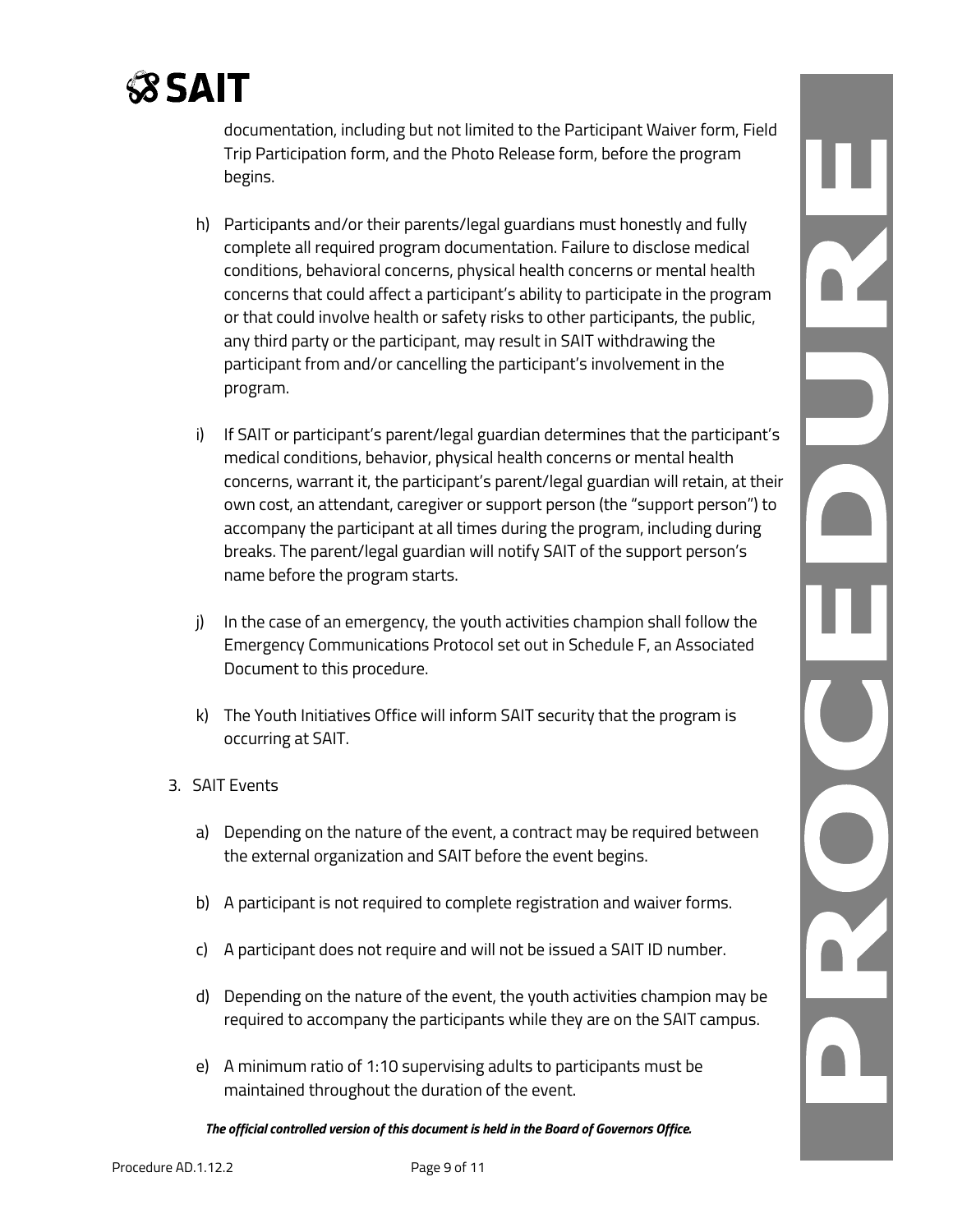

- f) Instruction or hands-on activities between or involving the instructor and the participant cannot occur during the event, with the exception of Open House.
- g) In the case of an emergency, the youth activities champion shall follow the Emergency Communications Protocol set out in Schedule F, an Associated Document to this procedure.
- h) The Youth Initiatives Office will inform SAIT security that the program is occurring at SAIT.
- 4. Non-SAIT Events
	- a) A Premise Use Agreement or Facility License Agreement, available from Commercial Services, must be in place between the external organization and SAIT before the event begins.
	- b) A participant is not required to complete registration and waiver forms.
	- c) A participant does not require and will not be issued a SAIT ID number.
	- d) No SAIT instruction or hands-on activities can occur during the event.
	- e) The external organization sponsor should review the Planning Checklist for Non-SAIT Events Involving Youth, Schedule G, an Associated Document to this procedure.

### **C. Cancellation of a Youth Activity or a Participant's Involvement in a Youth Activity**

- 1. SAIT may cancel a youth activity at any time prior to or during the activity, for reasons including but not limited to the following:
	- a) Low enrollment or anticipated low participation in the activity.
	- b) SAIT deems the activity to carry an unacceptable or unwarranted risk that it cannot reasonably manage for participants.
	- c) SAIT determines it is not feasible to offer or support the activity.
	- d) Extraordinary situations or circumstances beyond SAIT's control.